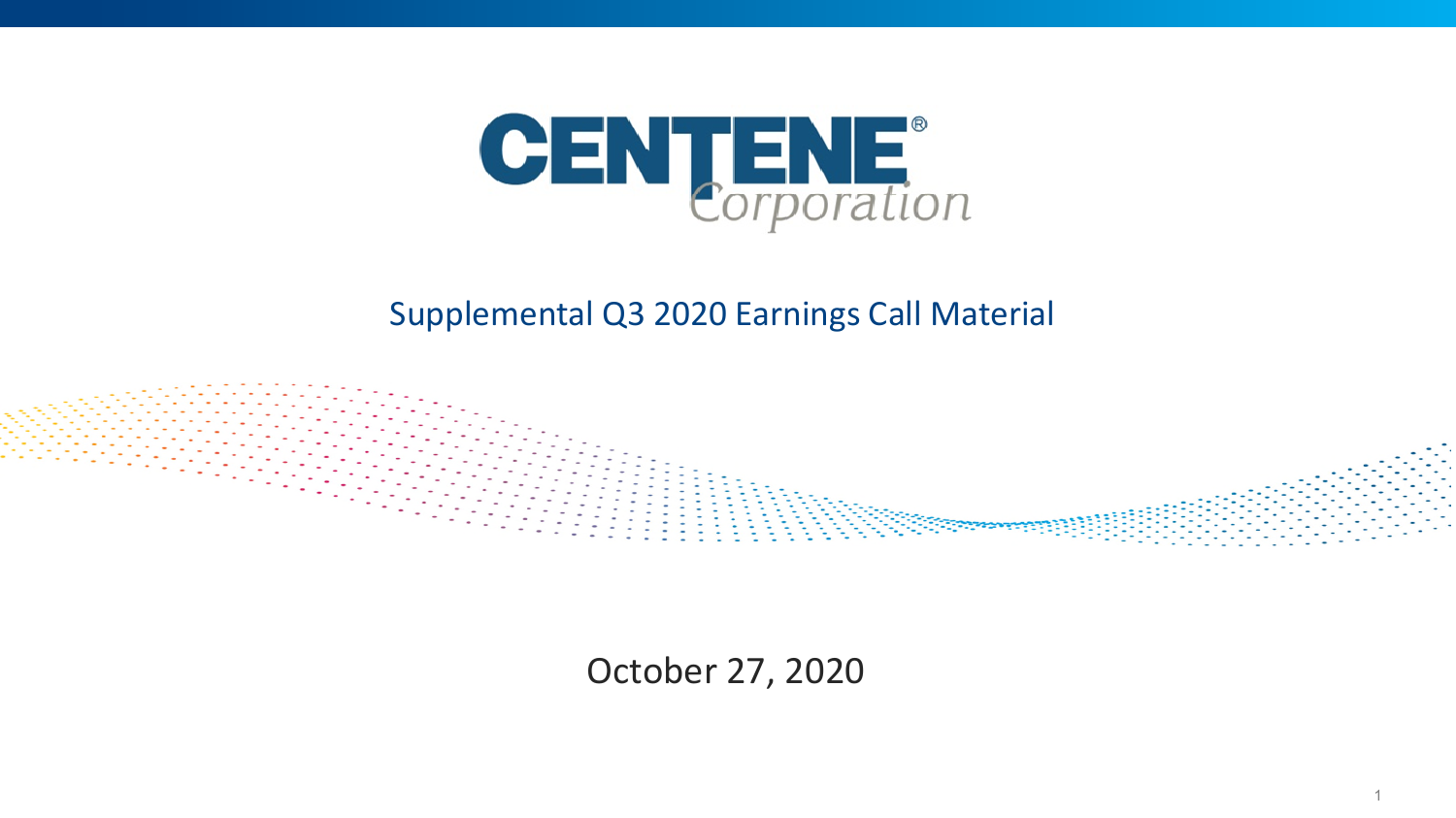# Forward-Looking Statements

" all statements, other than statements of current or historical fact, contained in this presentation are forward-looking statements. Without limiting the foregoing, forward-looking statements often use words such as "beli "expect," "estimate," "intend," "seek," "target," "goal," "may," "will," "would," "could," "sould," "can," "continue" and other similar words or expressions (and the negative thereof). Centene (the Company, our, or we) int statements to be covered by the safe-harbor provisions for forward-looking statements contained in the Private Securities Litigation Reform Act of 1995, and we are including this statement for purposes of complying with th particular, these statements include, without limitation, statements about our future operating or financial performance, market opportunity, growth strategy, competition, expected activities in completed and future acquis about the impact of our recently completed acquisition (the WellCare Acquisition) of WellCare Health Plans, Inc. (WellCare), other recent and future acquisitions, investments and the adequacy of our available cash resources.

These forward-looking statements reflect our current views with respect to future events and are based on numerous assumptions and assessments made by us in light of our experience and perception of historical trends, curr strategies, operating environments, future developments and other factors we believe appropriate. By their nature, forward-looking statements involve known and unknown risks and uncertainties and are subject to change beca and depend on circumstances that will occur in the future, including economic, regulatory, competitive and other factors that may cause our or our industry's actual results, levels of activity, performance or achievements any future results, levels of activity, performance or achievements expressed or implied by these forward-looking statements. These statements are not guarantees of future performance and are subject to risks, uncertaintie

All forward-looking statements included in this presentation are based on information available to us on the date hereof. Except as may be otherwise required by law, we undertake no obligation to update or revise the forwa included in this presentation, whether as a result of new information, future events or otherwise, after the date hereof. You should not place undue reliance on any forward-looking statements, as actual results may differ estimates, or other forward-looking statements due to a variety of important factors, variables and events including but not limited to: the impact of COVID-19 on global markets, economic conditions, the healthcare industr which is unknown, and the response by governments and other third parties; uncertainty as to our expected financial performance during the period of integration of the WellCare Acquisition; our ability to accurately predic health benefits and other operating expenses and reserves, including fluctuations in medical utilization rates due to the impact of COVID-19; the possibility that the expected synergies and value creation from the WellCare or will not be realized within the expected time period; the risk that unexpected costs will be incurred in connection with the integration of the WellCare Acquisition or that the integration of WellCare will be more diffi expected; unexpected costs, charges or expenses resulting from the WellCare Acquisition; the inability to retain key personnel; disruption from the integration of the WellCare Acquisition, including potential adverse react relationships with customers, employees, suppliers or regulators, making it more difficult to maintain business and operational relationships; the risk that we may not be able to effectively manage our expanded operations; and revenue declines or unexpected trends; changes in healthcare practices, new technologies, and advances in medicine; increased healthcare costs; changes in economic, political or market conditions; changes in federal or including changes with respect to income tax reform or government healthcare programs as well as changes with respect to the Patient Protection and Affordable Care Act (ACA) and the Health Care and Education Affordability collectively referred to as the ACA and any regulations enacted thereunder that may result from changing political conditions or judicial actions, including the ultimate outcome in "Texas v. United States of America" regar ACA; rate cuts or other payment reductions or delays by governmental payors and other risks and uncertainties affecting our government businesses; our ability to adequately price products on the Health Insurance Marketplac and Medicare products: tax matters: disasters or major epidemics: the outcome of legal and regulatory proceedings: changes in expected contract start dates: provider, state, federal, foreign and other contract changes and of contracts; the expiration, suspension, or termination of our contracts with federal or state governments (including but not limited to Medicaid, Medicare, TRICARE or other customers); the difficulty of predicting the ti future litigation or government investigations; challenges to our contract awards; cyber-attacks or other privacy or data security incidents; the possibility that the expected synergies and value creation from acquired bus may acquire in the future, will not be realized, or will not be realized within the expected time period; the exertion of management's time and our resources, and other expenses incurred and business changes required in co the undertakings in connection with any regulatory, governmental or third party consents or approvals for acquisitions; disruption caused by significant completed and pending acquisitions, including, among others, the Well more difficult to maintain business and operational relationships: the risk that unexpected costs will be incurred in connection with the completion and/or integration of acquisition transactions; changes in expected closi price and accretion for acquisitions; the risk that acquired businesses will not be integrated successfully; restrictions and limitations in connection with our indebtedness; our ability to maintain or achieve improvement Medicaid Services (CMS) Star ratings and maintain or achieve improvement in other quality scores in each case that can impact revenue and future growth: availability of debt and equity financing, on terms that are favorabl currency fluctuations and risks and uncertainties discussed in the reports that Centene has filed with the Securities and Exchange Commission.

This list of important factors is not intended to be exhaustive. We discuss certain of these matters more fully, as well as certain other factors that may affect our business operations, financial condition and results of Securities and Exchange Commission (SEC), including our annual report on Form 10-K, quarterly reports on Form 10-Q and current reports on Form 8-K. Due to these important factors and risks, we cannot give assurances with r performance, including without limitation our ability to maintain adequate premium levels or our ability to control our future medical and selling, general and administrative costs.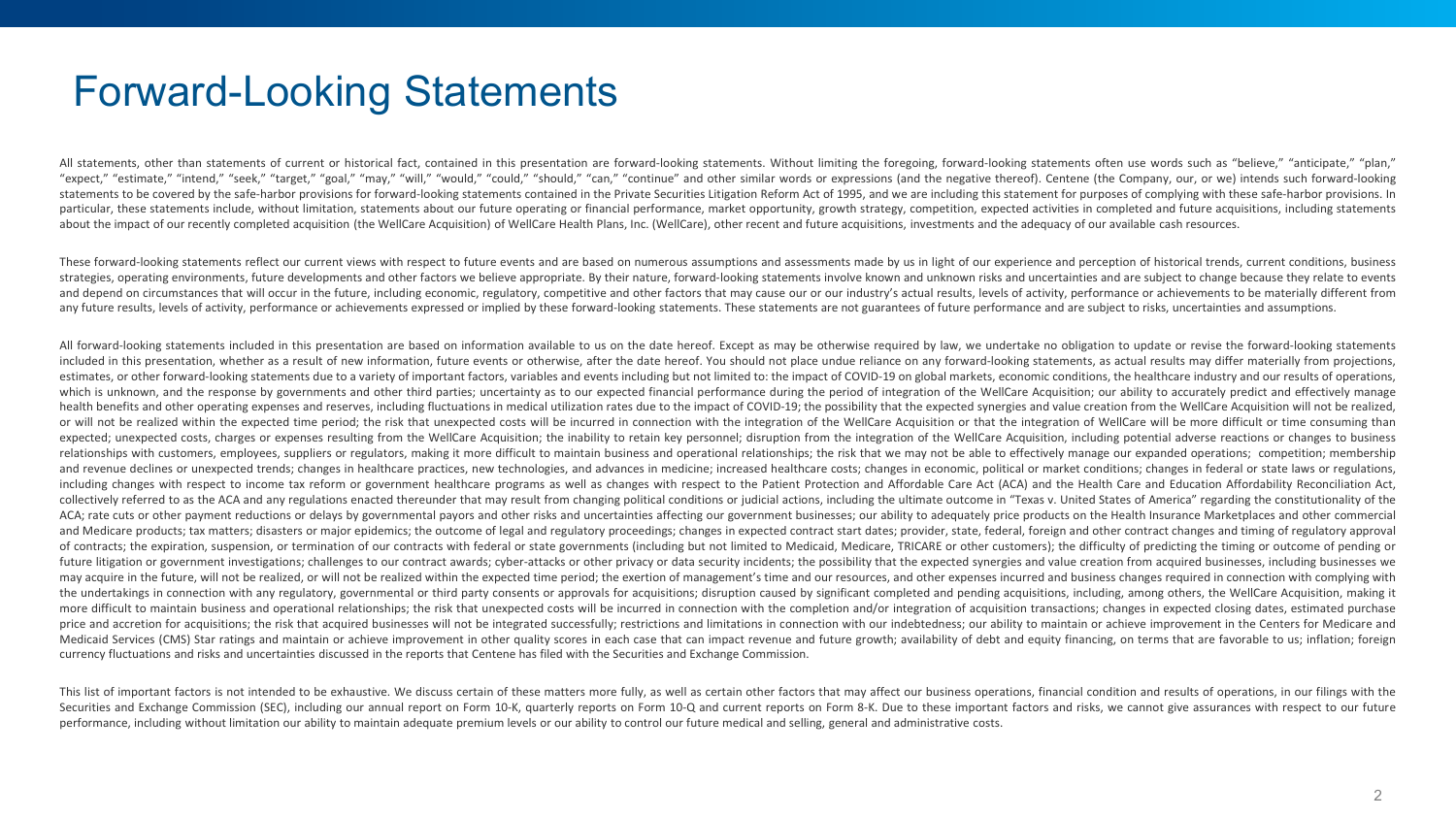### 2021 Initial Outlook **Adjusted Diluted Earnings Per Share**



**Some Key Factors for 2021** (-) State Rates / Risk Sharing Programs (-) Potential Return of Redeterminations +/(-) COVID Expense + WellCare Accretion + Organic Growth